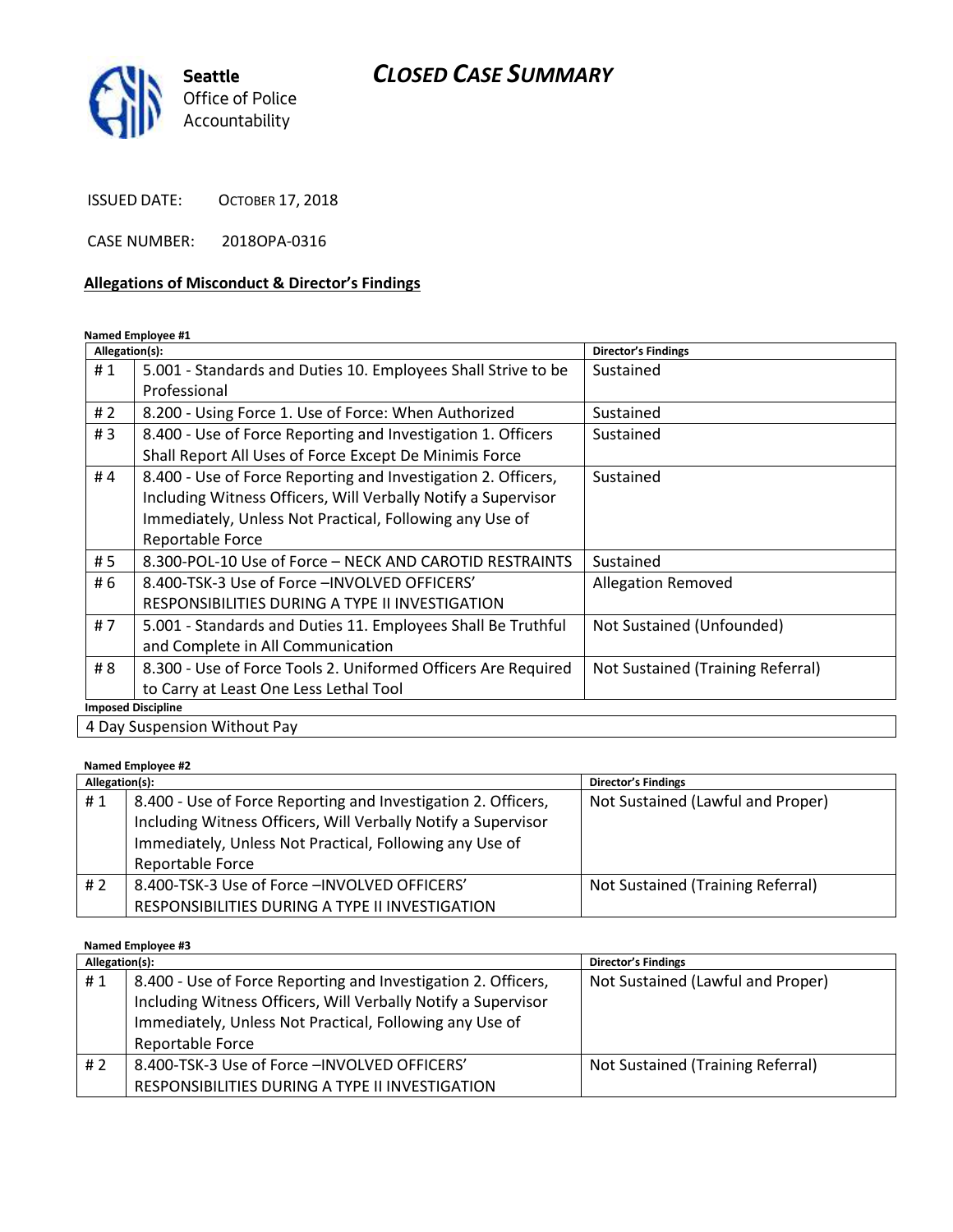| Named Employee #4         |                                                               |                                   |  |  |
|---------------------------|---------------------------------------------------------------|-----------------------------------|--|--|
| Allegation(s):            |                                                               | <b>Director's Findings</b>        |  |  |
| #1                        | 16.090 - In-Car and Body-Worn Video 5. Employees Recording    | Not Sustained (Training Referral) |  |  |
|                           | Police Activity                                               |                                   |  |  |
| # 2                       | 5.002 - Responsibilities of Employees Concerning Alleged      | Sustained                         |  |  |
|                           | Policy Violations 6. Employees Will Report Alleged Violations |                                   |  |  |
| #3                        | 8.400 - Use of Force Reporting and Investigation 8.400-POL-3  | Sustained                         |  |  |
|                           | Use of Force - TYPE II INVESTIGATIONS                         |                                   |  |  |
| #4                        | 5.001 - Standards and Duties 11. Employees Shall Be Truthful  | Not Sustained (Inconclusive)      |  |  |
|                           | and Complete in All Communication                             |                                   |  |  |
| <b>Imposed Discipline</b> |                                                               |                                   |  |  |
| Written Reprimand         |                                                               |                                   |  |  |

# *This Closed Case Summary (CCS) represents the opinion of the OPA Director regarding the misconduct alleged and therefore sections are written in the first person.*

# **EXECUTIVE SUMMARY:**

It was alleged that Named Employee #1 (NE#1) may have used excessive force when he applied out of policy neck restraints. It was further alleged that NE#1 failed to accurately and thoroughly report and document his force. In addition, it was alleged that NE#1 was unprofessional and that he failed to properly carry a less-lethal tool. Named Employee #2 (NE#2) and Named Employee #3 (NE#3), who also used force, were alleged to have failed to properly report their force and to have failed to fully detail the force used by other involved officers. Lastly, Named Employee #4 (NE#4) was alleged to have failed to report potential misconduct and to have failed to conduct an adequate force investigation. NE#4 was also alleged to have potentially engaged in dishonestly. Lastly, it was alleged that NE#4 failed to activate his In-Car Video (ICV) as required by policy.

## **ADMINISTRATIVE NOTE:**

At the discipline meeting in this matter, the chain of command raised their belief that Allegations #3 and #6 against NE#1 were duplicative. Specifically, the chain of command raised the fact that both policies concerned NE#1's failure to thoroughly and accurately describe the force that he used in his use of force report. I agree and, given that OPA already recommended that Allegation #3 be Sustained, I have removed Allegation #6 from this case.

OPA and the chain of command also discussed Allegation #8 against Named Employee #1. It was further agreed that, while he violated this policy, this issue was better addressed through retraining and counseling rather than a Sustained finding.

The chain of command further requested that OPA consider reversing the Sustained findings against NE#2 and NE#3 for failing to report the force that they witnessed. The chain of command asserted, and OPA agrees, that, given the fast-paced nature of this incident and given that the officers' focus was primarily on their force not the force used by NE#1, it was understandable that their reports were deficient in this respect. OPA now recommends that they receive a Training Referral and that they both endeavor to more accurately report force moving forward.

Lastly, at NE#1's *Loudermill* hearing, he raised concerns with OPA's findings on Allegation #7, which concerned whether he engaged in dishonesty. OPA found NE#1's assertions in this regard to be compelling and amends its finding from Not Sustained – Inconclusive to Not Sustained – Unfounded.

#### **STATEMENT OF FACTS:**

While reviewing a use of force, the South Precinct Administrative Lieutenant noticed that NE#1 may have used neck restraints on an arrestee (referred to herein as the Subject). It was further noted that this force and the contact with the Subject's neck was not reported or documented. The Administrative Lieutenant accordingly screened this matter with the Department's Force Investigation Team (FIT).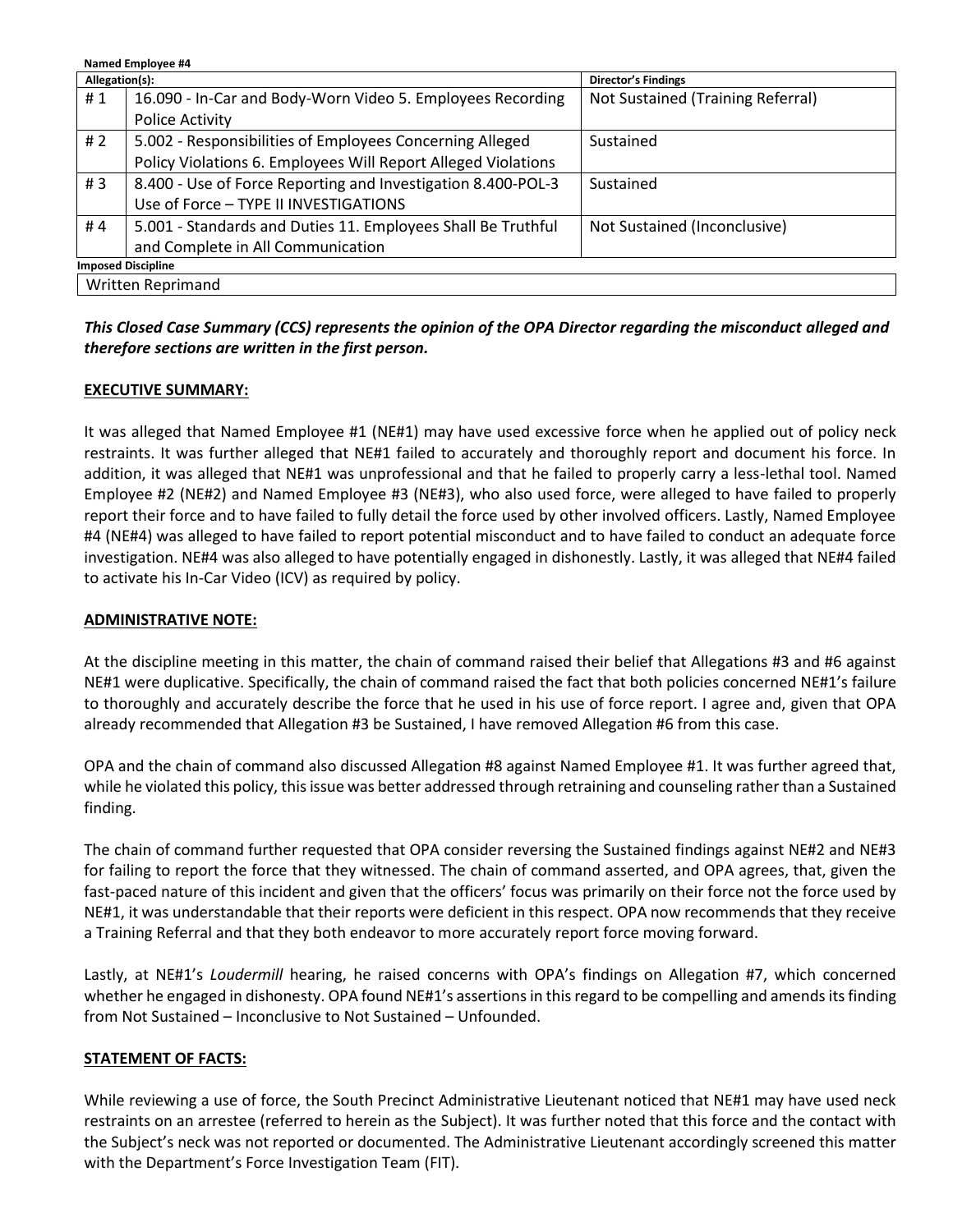FIT initiated an investigation, which included interviewing the Named Employees, reviewing video, and amassing documentary evidence. In his review, the FIT Captain stated that NE#1 "used a neck hold to take the subject down" and "again used a neck hold while the subject was on the ground and a possible third neck hold to restrain the subject." The FIT Captain noted that NE#1 "did not report the neck hold to his Sergeant, during the force screening." The FIT Captain additionally identified that "the force reported was not consistent with video that was reviewed" by FIT. FIT indicted that there were professionalism issues with some of NE#1's statements. FIT also noted that, even though the supervisor – NE#4 – reported that he reviewed all of the pertinent video, he did not identify the neck restraints used by NE#1. Moreover, NE#4 did not reference the neck restraints in his use of force review or screen that force with FIT. Lastly, FIT identified that NE#1 left his less-lethal tool in his patrol vehicle. FIT ultimately referred this matter to OPA and this investigation ensued.

OPA reviewed the FIT file, including the officer statements and FIT case reviews. OPA also reviewed the Body Worn Video (BWV), which fully captured this incident, as well as third-party video that provided another perspective. OPA reviewed the use of force documentation and review generated by the officers, as well as the arrest paperwork. Lastly, OPA interviewed all of the Named Employees.

A detailed analysis of the BWV, as well as a comprehensive discussion of the FIT investigation and statements of the Named Employees, is set forth in the Case Summary.

#### **ANALYSIS AND CONCLUSIONS:**

#### **Named Employee #1 - Allegations #1** *5.001 - Standards and Duties 10. Employees Shall Strive to be Professional*

It was alleged that NE#1 may have made a number of statements during this incident that were unprofessional. These statements included the following:

- The Subject told NE#1: "I never try to mess with you." NE#1 responded: "yah, you are dummy."
- The Subject said to NE#1: "I never fought with you guys." NE#1 responded: "the last time you ran from us, now you want to be a jack ass."
- The Subject stated to NE#1: "I didn't want to fight with you." NE#1 replied: "so, why did you dummy?"
- The Subject exclaimed: "ah, ow, you're trying to break my arm." NE#1 stated: "we're not going to break your arm…quit acting like a jack ass."
- While NE#1 was screening the force with NE#4, the Subject stated: "you guys didn't give me a chance." NE#1 retorted: "it doesn't matter, you haven't learned shit dude."
- After reading the Subject his Miranda warnings in the patrol vehicle, NE#1 stated: "right now you're under arrest for robbery, so congratulations, you get to rack up another one."
- When pulling into the precinct, NE#1 asked the Subject: "you ever get tired of doing this, huh?" When the Subject did not respond, NE#1 said: "you should probably stop because you're not very good at it."

SPD Policy 5.001-POL-10 requires that SPD employees "strive to be professional at all times." The policy further instructs that "employees may not engage in behavior that undermines public trust in the Department, the officer, or other officers." (SPD Policy 5.001-POL-10.) The policy further states the following: "Any time employees represent the Department or identify themselves as police officers or Department employees, they will not use profanity directed as an insult or any language that is derogatory, contemptuous, or disrespectful toward any person." (*Id*.)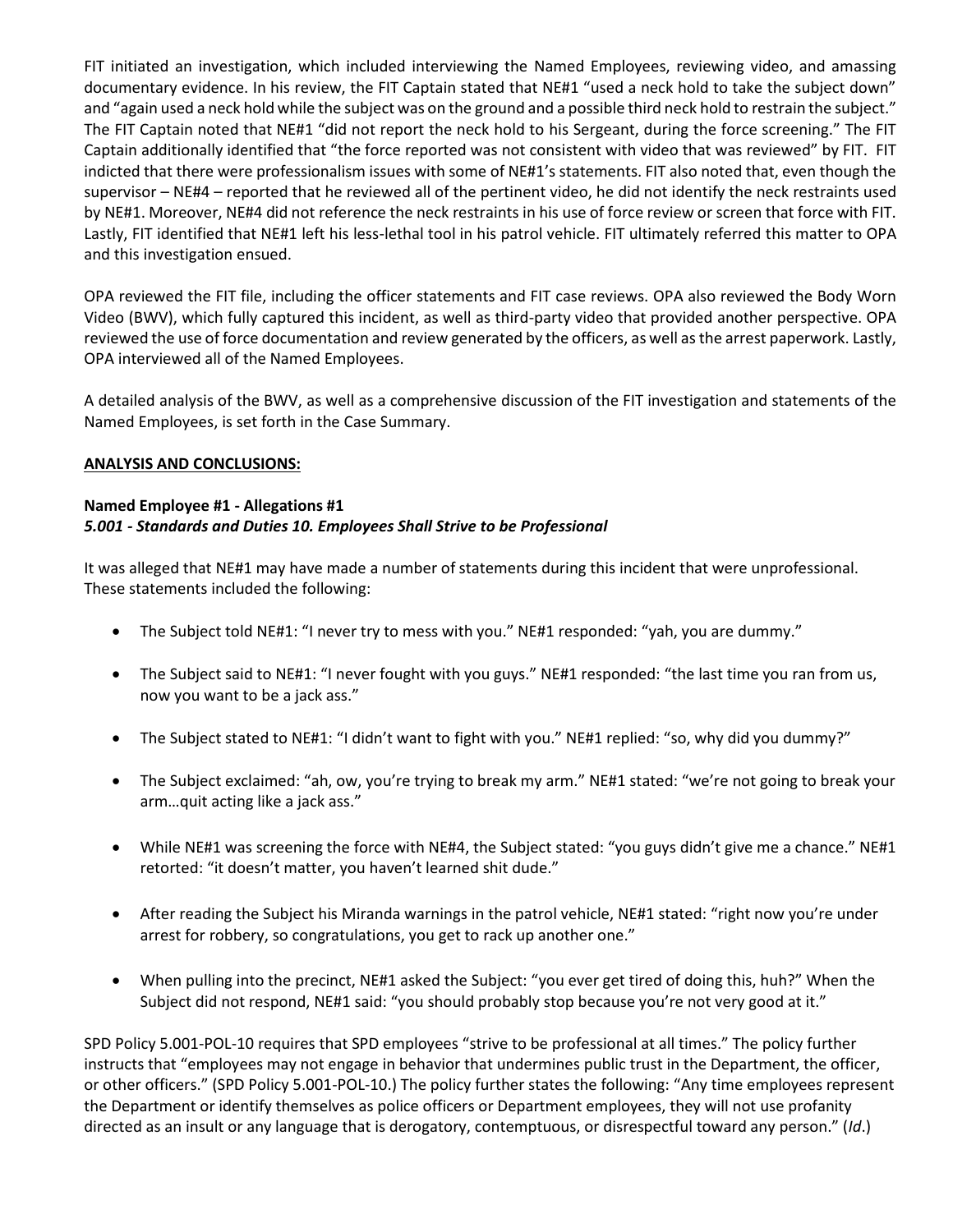Lastly, the policy instructs Department employees to "avoid unnecessary escalation of events even if those events do not end in reportable uses of force." (*Id*.)

In OPA's opinion, the statements above constituted unprofessional behavior on the part of NE#1. These statements were, in large part, contemptuous, disrespectful, and taunting towards the Subject. They also furthered no legitimate law enforcement purpose at the time they were said, as the Subject was already secured in custody and any ongoing threat had been quelled. Lastly, these comments served to unnecessarily and inappropriately escalate this situation.

I note that, during the force screening with NE#4, which was captured on video, NE#1 reported his force as follows: "Mine's more just fucking joint manipulation and stuff like that." He further told NE#4, in response to a question concerning whether the Subject made any complaints of pain, "no, of course not, because he's probably high as shit, as he always is." Even this statement, which was made outside of the presence of the Subject but while being recorded on Department video, was arguably unprofessional and demonstrated concerning aggression and a lack of control on NE#1's part.

Ultimately, NE#1's collective statements to and about the Subject were unacceptable and undermined public trust in the Department, NE#1, and his fellow officers. As such, I recommend that this allegation be Sustained.

#### Recommended Finding: **Sustained**

## **Named Employee #1 - Allegation #2** *8.200 - Using Force 1. Use of Force: When Authorized*

SPD Policy 8.200(1) requires that force used by officers be reasonable, necessary and proportional. Whether force is reasonable depends "on the totality of the circumstances" known to the officers at the time of the force and must be balanced against "the rights of the subject, in light of the circumstances surrounding the event." (SPD Policy 8.200(1).) The policy lists a number of factors that should be weighed when evaluating reasonableness. (*See id*.) Force is necessary where "no reasonably effective alternative appears to exist, and only then to the degree which is reasonable to effect a lawful purpose." (*Id*.) Lastly, the force used must be proportional to the threat posed to the officer. (*Id*.)

NE#1 used various force during this incident. This force falls in two general categories: the de minimis force used to hold the Subject down and to secure his body so that he could be handcuffed; and the three neck restraints. The former force was clearly reasonable, necessary, and proportional under the circumstances. However, the neck restraints were inconsistent with policy.

As a starting point, the neck restraints were not reasonable under the circumstances. SPD policy instructs that for neck restraints to be appropriate, it must be a deadly force situation. Here, that was clearly not the case. The Subject was a non-violent offender who was suspected of committing theft. While he struggled against the officers, he posed no significant physical threat to them. Indeed, as NE#1 reported, the Subject "was not violent or attempting to assault" him and his fellow officers. Certainly, there was no risk, either real or apparent, that the Subject threatened the officers or others with serious bodily injury or death.

Moreover, the neck restraints were not necessary. Notably, there were other force options available to NE#1 rather than using neck restraints. Indeed, nether of his fellow officers, who were faced with the exact same scenario as he was, deemed it necessary to use such force and applied other appropriate force to stop the Subject's resistance and prevent escape. The neck restraints were simply not necessary to achieve NE#1's lawful goal of taking the Subject into custody.

Lastly, the force was not proportional to the threat that the Subject posed to the officers and others. While some force was permissible, the risk of potential injury that could be caused by the neck restraints greatly outweighed any possible of harm posed by the Subject to the officers.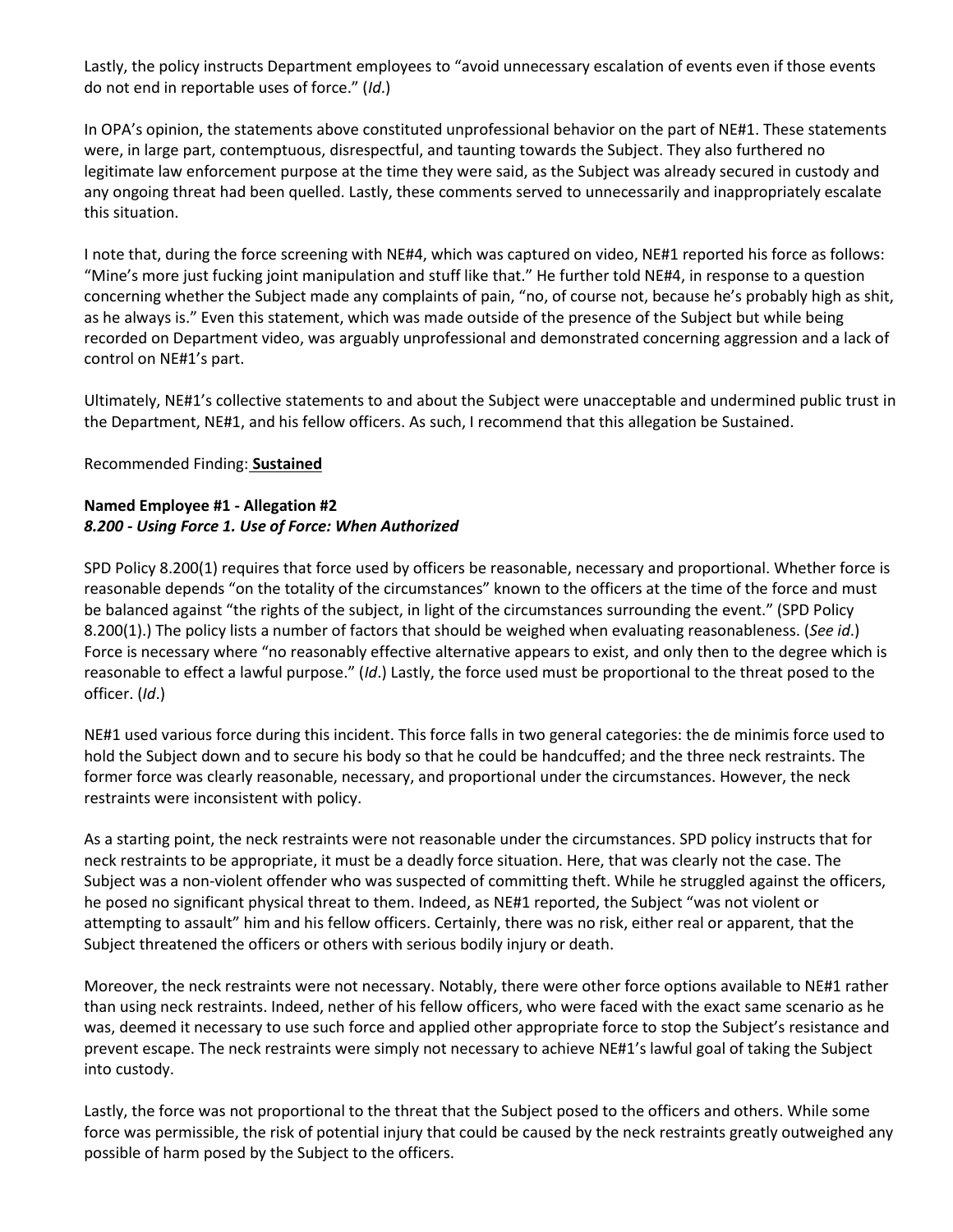For the above reasons, I find that the neck restraints applied by NE#1 were inconsistent with policy and were impermissible uses of force under the circumstances of this case. As such, I recommend that this allegation be Sustained.

# Recommended Finding: **Sustained**

# **Named Employee #1 - Allegation #3** *8.400 - Use of Force Reporting and Investigation 1. Officers Shall Report All Uses of Force Except De Minimis Force*

SPD Policy 8.400-POL-1 states that officers shall report all uses of force except for de minimis force. The policy stresses that: "Officers shall thoroughly document all reportable uses of force to the best of their ability, including a description of each force application."

In his use of force report, NE#1 wrote that, when he first observed the Subject, the Subject was on the floor being detained by store security. He and NE#2 were "about to take physical control of the subject" when the Subject started to sit up. NE#1 reported that he and NE#2 pushed the Subject back down to the floor. He described the Subject as continually moving around and preventing himself from being handcuffed. NE#1 wrote that, while the Subject "was not violent or attempting to assault" the officers, he tensed up his arms and legs and resisted the officers' attempts to handcuff him. NE#1 stated that he attempted to "control" the Subject's head "by pushing it to the floor" in order to "prevent him from rolling over." NE#1 also described using a "wrist lock" to "gain control" of the Subject's right arm. However, he stated that this was unsuccessful. Lastly, NE#1 wrote the following: "I wrapped my arm around [the Subject's] face, basically putting his face under my armpit, and then cinched up my arm, leaning back to prevent him from rolling over again."

Based on OPA's review of the video evidence, NE#1 did not thoroughly report the force that he used. The BWV established that, at the time NE#1 first took the Subject down to the ground, NE#1 had his arms locked around the Subject's neck and appeared to be applying pressure. (*See* NE#2 BWV, at 01:36-01:43.) The Subject's neck was in the crook of NE#1's elbow and NE#1's utilized that restraint to pull the Subject backwards and down the ground. (*See id*.) While the Subject was on the ground, NE#1 placed his left hand around the Subject's neck and pushed down. (*See id.* at 01:56-02:04.) This appeared to, at least temporarily, cause sufficient pressure to impair the Subject's voice. (*See id*.) NE#1 made contact with the Subject's neck on a third occasion, again cinching his elbow around the neck. (*See id*. at 02:38-02:48.) This muffled the Subject's voice, preventing him from speaking. (*See id*.)

None of the contacts with the Subject's neck were described in NE#1's report. Indeed, there was an explicit omission of this conduct. Even NE#1's statement that he "wrapped [his arm] around [the Subject's] face" does not accurately describe what he actually did. The video evidence is clear that on three occasions, NE#1's hand or arms were used to restrain and apply pressure to the Subject's neck.

When he failed to accurately and thoroughly document the force he used, he acted inconsistent with policy. As such, I recommend that this allegation be Sustained.

Recommended Finding: **Sustained**

#### **Named Employee #1 - Allegations #4**

# *8.400 - Use of Force Reporting and Investigation 2. Officers, Including Witness Officers, Will Verbally Notify a Supervisor Immediately, Unless Not Practical, Following any Use of Reportable Force*

SPD Policy 8.400-POL-2 requires that officers, including witness officers, verbally notify a supervisor immediately, unless not practical, following any use of reportable force. Inherent in the requirements of this policy is that the notification provided by the officer is comprised of accurate information that properly allows the supervisor to classify the force and cause it to be investigated at the appropriate level.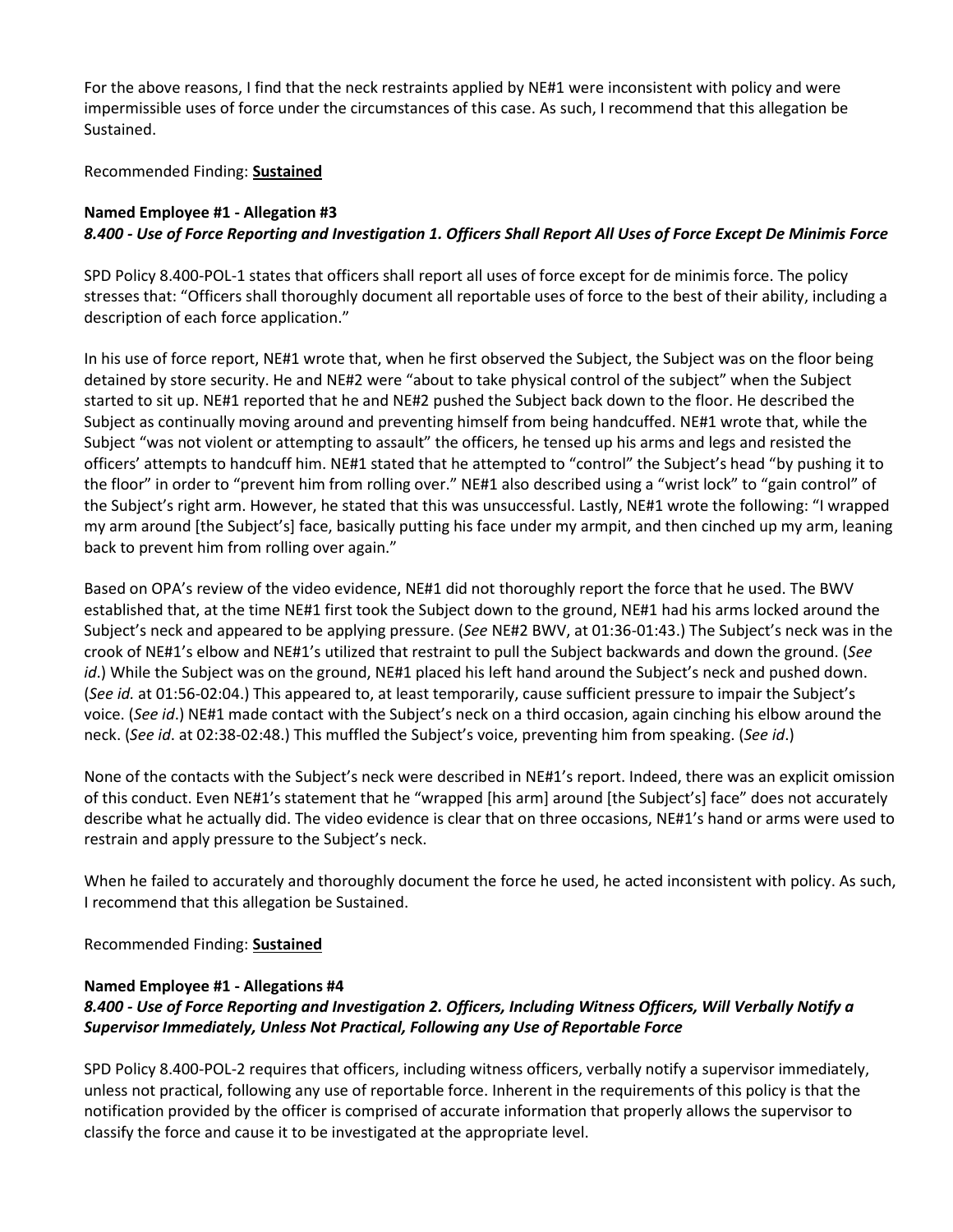NE#4 came to the scene and screened the force used with NE#1. In regard to that force, NE#1 stated: "Mine's more just fucking joint manipulation and stuff like that." When asked by NE#4 whether there were any strikes used by officers, NE#1 stated that he did not know. NE#1 further told NE#4, in response to a question concerning whether the Subject made any complaints of pain, "no, of course not, because he's probably high as shit, as he always is."

As with his failure to document his contact with the Subject's neck in his use of force report, NE#1 also did not thoroughly and accurately describe the force he used during this screening conversation with NE#4. Notably, he did not initially mention the repeated restraints he applied to the Subject's neck, the Subject's complaints of pain, or even that he "wrapped" his arm around the Subject's face, as he later asserted.

These failures were sufficiently significant to rise to the level of a violation of this policy. As such, I recommend that this allegation be Sustained.

Recommended Finding: **Sustained**

# **Named Employee #1 - Allegation #5** *8.300-POL-10 Use of Force – NECK AND CAROTID RESTRAINTS*

The video evidence established that NE#1 restrained the Subject's neck on three separate occasions. On each of those occasions, NE#1 applied pressure to the Subject's neck. The first time, he used the pressure on the Subject's neck to pull him down to the ground. On the second occasion, he placed his left hand around the Subject's neck and pushed down, which appeared to temporarily impart sufficient pressure to impair the Subject's voice. On the third occasion, he locked his elbow around the Subject's neck causing his voice to be muffled.

Neck restraints, such as those used in this case, are a Type III use of force and are only appropriate where deadly force is justified. (See SPD Policy 8.300-POL-10.) Here, according to NE#1's own recounting and based on the documentation and video, no such justification existed. Indeed, as NE#1 wrote, the Subject "was not violent or attempting to assault" him and his fellow officers. There was no danger of imminent serious bodily harm or death to the officers or others and, as such, deadly force was not authorized.

Moreover, NE#1 further violated this policy when he failed to immediately place the Subject in the recovery position after the first neck restraint was used. Instead of doing so, NE#1 restrained the Subject's neck two more times.

At his OPA interview, NE#1 contended that he did not violate this policy because he believed that it solely proscribed the Lateral Vascular Neck Restraint (LVNR) or a "choke hold." He asserted that he did not apply either. NE#1's narrow reading of this policy is inconsistent with its plain language. The policy prohibits neck restraints unless deadly force is justified. Here, NE#1 put his hand, arm, and elbow around the Subject's neck and applied pressure. This constituted a neck restraint. NE#1 also opined that he did not violate this policy because any contact with the Subject's neck was inadvertent. Had there only been one incidence of the neck restraint, OPA would have given more credence to this argument. However, NE#1 did so three separate times. Moreover, the fact remains that he engaged in neck restraints, whether he intended to do so goes to later mitigation of discipline but does not impact whether he did, in fact, violate the policy.

For the above reasons, I find that NE#1 used neck restraints contrary to policy. As such, I recommend that this allegation be Sustained.

Recommended Finding: **Sustained**

# **Named Employee #1 - Allegation #6** *8.400-TSK-3 Use of Force –INVOLVED OFFICERS' RESPONSIBILITIES DURING A TYPE II INVESTIGATION*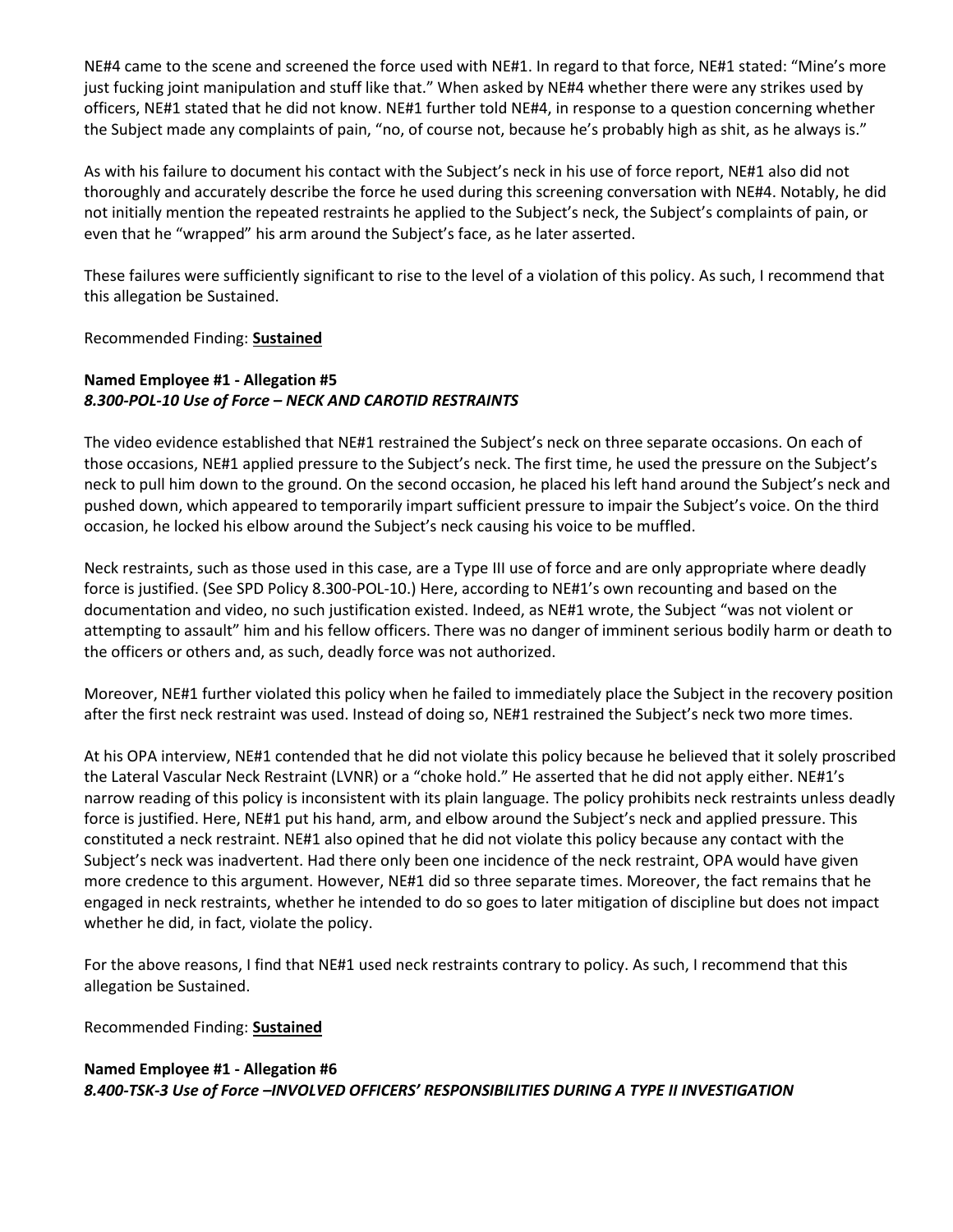SPD Policy 8.400-TSK-3 sets forth the responsibilities of an involved officer during a Type II force investigation. Relevant to this case, this policy requires that the involved officer give: "A detailed description of any force and nonforce actions used, how those actions furthered the intended law enforcement objective, and the observed results."

While NE#1's force reporting clearly violated this policy, his conduct is already captured by Allegation #3 above. Given this, it is unnecessary to also recommend that this Allegation be Sustained. As such, I recommend that it be removed from this case.

## Recommended Finding: **Allegation Removed**

# **Named Employee #1 - Allegations #7** *5.001 - Standards and Duties 11. Employees Shall Be Truthful and Complete in All Communication*

SPD Policy 5.001-POL-11 requires Department employees to be truthful and complete in all communications.

It was alleged that NE#1 was dishonest in the manner that he screened and reported his force. Specifically, it was alleged that NE#1 was dishonest due to the fact that he failed to document in any respect the fact that he made contact with the Subject's neck on three occasions.

It is undisputed that NE#1 did not report using such force to NE#4 at the time of the initial screening. It is also undisputed that he did not detail the neck contact in his use of force report.

NE#1 asserted that he did not deliberately withhold this information, but that, instead, he did not believe that he used a neck restraint. As discussed more fully above, NE#1 asserted that he viewed a neck restraint as including a LVNR and a "choke hold," not contact with the neck that did not purposefully impair breathing.

Initially, OPA found that it was implausible that NE#1 did not recognize that when he put his hand, arms, and elbow around the Subject's neck and then applied pressure that he was required to report that force. As such, OPA deemed the question of whether NE#1 was dishonest to be inconclusive.

After NE#1's presentation at his *Loudermill* hearing, which OPA thought was both forthcoming and honest, OPA believes that, while NE#1 violated policy in this instance by using a neck restraint and by failing to report that force, NE#1 did not engage in dishonesty. I find that he did his best to honestly report what he did and perceived, even if that was ultimately not consistent with the video evidence. OPA agrees with NE#1 that any inconsistencies that did exist were not intentional. As such, OPA now recommends that this allegation be amended to Not Sustained – Unfounded.

# Recommended Finding: **Not Sustained (Unfounded)**

# **Named Employee #1 - Allegations #8** *8.300 - Use of Force Tools 2. Uniformed Officers Are Required to Carry at Least One Less Lethal Tool*

SPD Policy 8.300-POL-2 requires all uniformed officers to carry at least one less-lethal tool. On the date in question, NE#1 was assigned a baton as his less-lethal tool.

At his OPA interview, NE#1 confirmed that he did not have his less-lethal tool on his person when he responded to the incident. He stated that, because he was in a hurry to arrive at the scene, he left his baton in his patrol vehicle. He explained to OPA that he normally stores his baton in the head rest of his vehicle when he is not out on patrol.

Ultimately, NE#1 is required to carry his less-lethal tool. Specifically, when NE#1 is in uniform and on duty, he must have his less-lethal tool on his person. This rule is purposed for the exact type of situation that arose in this case – to ensure that officers are equipped with less-lethal tools in cases in which force may have to be immediately used.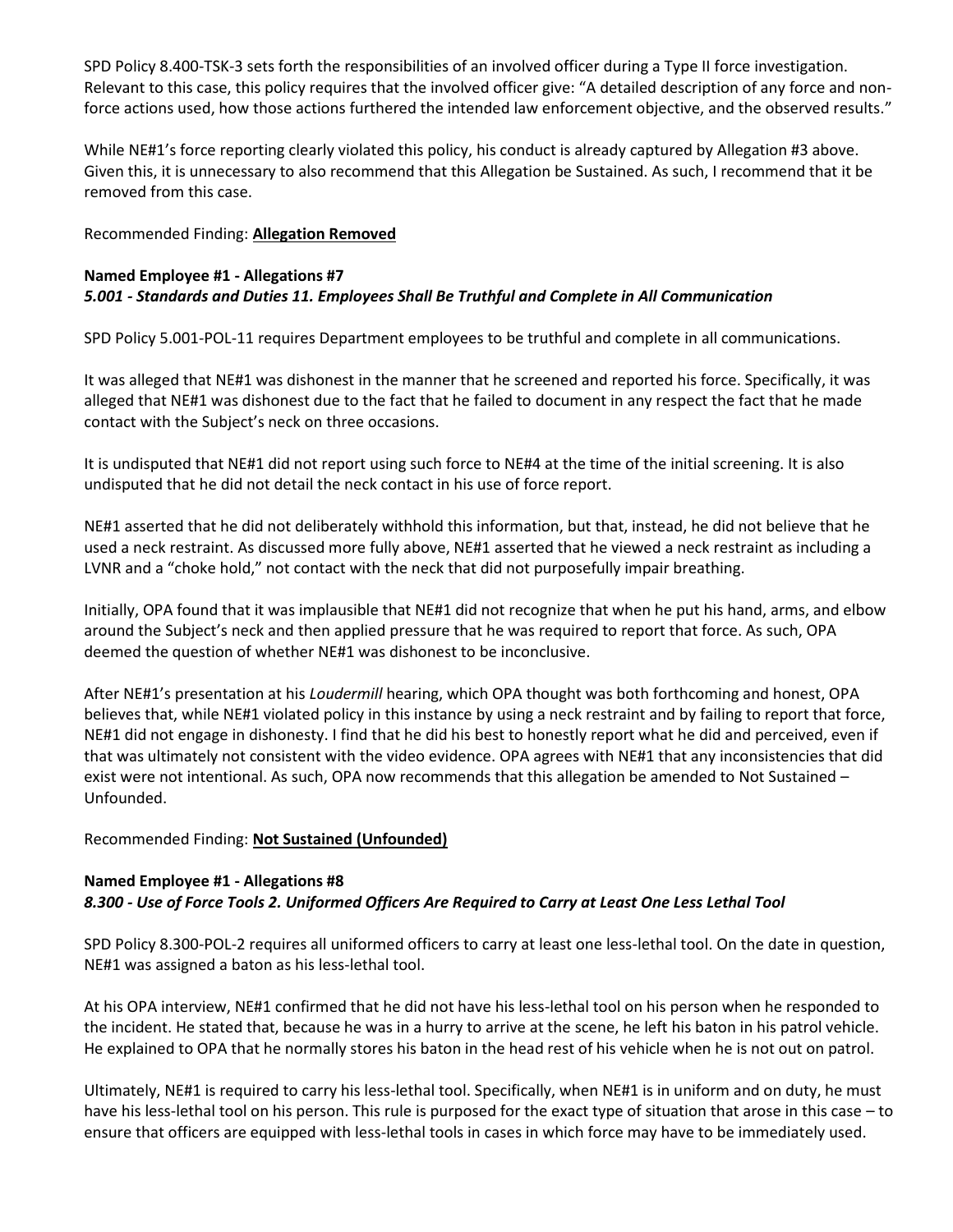While I find that NE#1's failure to do so here represented a violation of policy, I recommend that he receive a Training Referral instead of a Sustained finding. I reach this decision primarily due to the chain of command's belief that this matter is better addressed through retraining rather than discipline. Also supporting this decision is the fact that there are already a number of other recommended Sustained findings against NE#1.

I accordingly issue the below Training Referral.

• **Training Referral**: NE#1 should receive additional training concerning SPD Policy 8.300-POL-2 and the requirement that he carry at least one less-lethal tool on his person. NE#1 should be counseled concerning his failure to do so here and should be informed that future violations of policy will result in a recommended Sustained finding. NE#1's chain of command should also explore with NE#1 the possibility that he uses a less-lethal tool that is more easily accessible, such as pepper spray, a Taser, or even a retractable baton. OPA strongly suggests that NE#1 equip himself with a practical less-lethal tool that he can store on his immediate person. This retraining and associated counseling should be documented and this documentation should be maintained in an appropriate database.

# Recommended Finding: **Not Sustained (Training Referral)**

#### **Named Employee #2 - Allegations #1**

# *8.400 - Use of Force Reporting and Investigation 2. Officers, Including Witness Officers, Will Verbally Notify a Supervisor Immediately, Unless Not Practical, Following any Use of Reportable Force*

From OPA's review of the record, NE#2 properly notified his supervisor of the force he used. Moreover, NE#2's characterization of his force as de minimis is consistent with OPA's review of the video evidence. The BWV established that NE#2's force included applying pressure and weight to the Subject's body in order to secure and handcuff him.

Given the above, I find that NE#2 complied with this policy. As such, I recommend that this allegation be Not Sustained – Lawful and Proper.

#### Recommended Finding: **Not Sustained (Lawful and Proper)**

# **Named Employee #2 - Allegation #2** *8.400-TSK-3 Use of Force –INVOLVED OFFICERS' RESPONSIBILITIES DURING A TYPE II INVESTIGATION*

Included among the requirements for officer force reporting set forth in SPD Policy 8.400-TSK-3 is the following: "A detailed description of any force clearly observed being used by other officers during this incident." NE#2's use of force witness report failed to accurately and completely describe the type and extent of force that he witnessed.

Specifically, NE#2 failed to report any of the neck restraints utilized by NE#1. He further failed to report the knee strike applied by NE#3. In addition, NE#2's report was inaccurate when he referred to the initial neck restraint used to take the Subject down to the ground as NE#1 attempting to "guide" the Subject to the prone position. This description is simply not supported by the video evidence.

NE#2 told OPA that he was focused more on his attempts to secure the Subject and to prevent further resistance and escape than he was on the force used by other officers. He further told OPA that while he saw the initial takedown of the Subject by NE#1, he did not perceive that to be a neck restraint or, for that matter, reportable force.

OPA disagrees with NE#2's recounting of the force used and finds that his failure to include a detailed and accurate description of the force used by NE#1 and NE#3 in his report violated policy. However, as discussed above, OPA recommends that he receive a Training Referral instead of a Sustained finding. This is based on the recognition that it was a fast-paced and chaotic incident and because OPA credits NE#2's account that he was focused on his own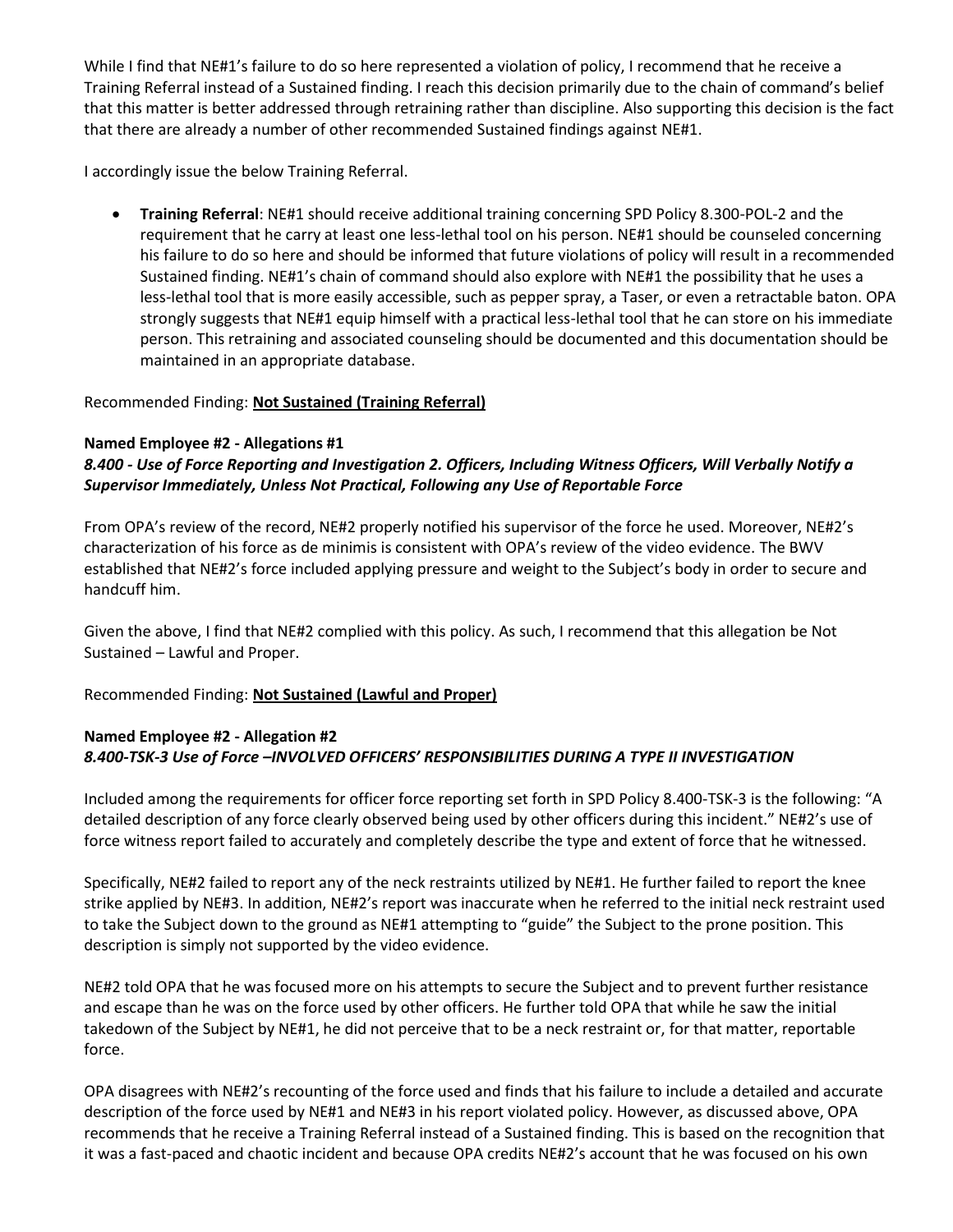force and securing the Complainant, not on what NE#1 was doing. That being said, NE#2 should be careful to more closely comply with this policy moving forward.

• **Training Referral**: NE#2 should be retrained on SPD Policy 8.400-TSK-3 and, specifically, on the requirement that he report both his force and the force he witnesses completely and accurately. NE#2's chain of command should counsel him on his failure to do so here. This should include reviewing the BWV of this incident with him. NE#2's chain of command should ensure that he more closely complies with this policy moving forward and instruct him that further failures to do so will likely result in recommended Sustained findings. This retraining and associated counseling should be documented and this documentation should be maintained in an appropriate database.

## Recommended Finding: **Not Sustained (Training Referral)**

#### **Named Employee #3 - Allegations #1**

# *8.400 - Use of Force Reporting and Investigation 2. Officers, Including Witness Officers, Will Verbally Notify a Supervisor Immediately, Unless Not Practical, Following any Use of Reportable Force*

NE#3 also properly reported the force he used to his supervisor, which included a knee strike and de minimis force to secure the Subject's body in order to take him into custody. The force he described was consistent with the force reflected on the BWV.

Given the above, I recommend that this allegation be Not Sustained – Lawful and Proper.

# Recommended Finding: **Not Sustained (Lawful and Proper)**

# **Named Employee #3 - Allegation #2** *8.400-TSK-3 Use of Force –INVOLVED OFFICERS' RESPONSIBILITIES DURING A TYPE II INVESTIGATION*

Based on a review of NE#3's Type II use of force report, he failed to include any description or detail concerning the force used by NE#1 and NE#2.

While BWV established that NE#3 was not present for the initial neck restraint used by NE#1 to effectuate the takedown, it did show that he was in the immediate vicinity when the other two neck restraints were applied. NE#3 told OPA that while he saw NE#1 at the top of the Subject's body, he did not see any neck restraints.

As explained above, SPD Policy 8.400-TSK-3 requires officers to include in their force report: "A detailed description of any force clearly observed being used by other officers during this incident." Based, on OPA's review of the Department video, it is clear that NE#1 used reportable force when he applied neck restraints to the Subject. When he did not include any description of this force, NE#3 violated policy.

That being said, and as discussed in the context of NE#2, OPA recommends that NE#3 receive a Training Referral instead of a Sustained finding. This is based on the recognition that it was a fast-paced and chaotic incident and because OPA credits NE#3's account that he was focused on his own force and securing the Complainant, not on what NE#1 was doing. That being said, NE#3 should be careful to more closely comply with this policy moving forward.

• **Training Referral**: NE#3 should be retrained on SPD Policy 8.400-TSK-3 and, specifically, on the requirement that he report both his force and the force he witnesses completely and accurately. NE#3's chain of command should counsel him on his failure to do so here. This should include reviewing the BWV of this incident with him. NE#3's chain of command should ensure that he more closely complies with this policy moving forward and instruct him that further failures to do so will likely result in recommended Sustained findings. This retraining and associated counseling should be documented and this documentation should be maintained in an appropriate database.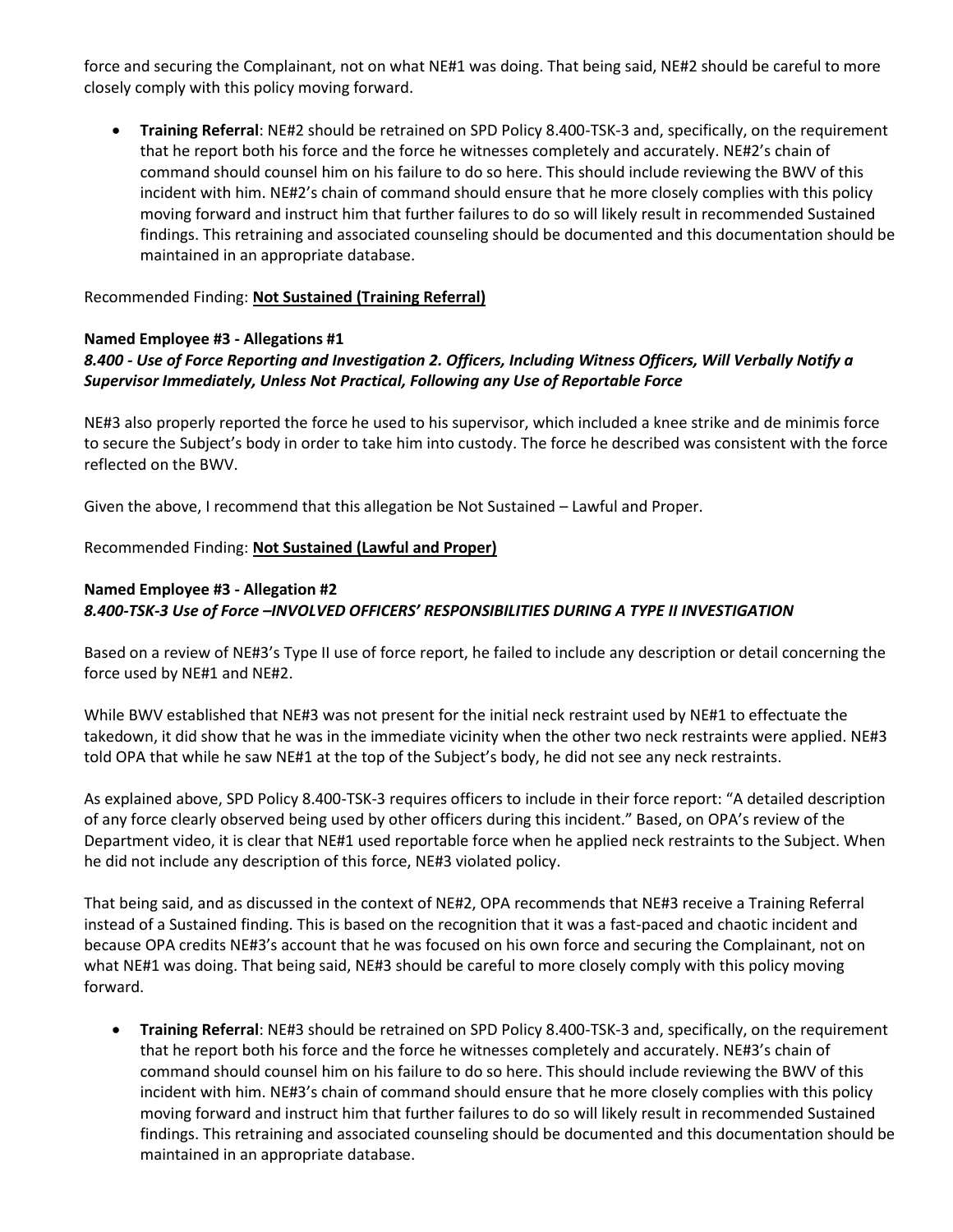# Recommended Finding**: Not Sustained (Training Referral)**

# **Named Employee #4 - Allegations #1** *16.090 - In-Car and Body-Worn Video 5. Employees Recording Police Activity*

SPD Policy 16.090-POL-5 concerns when Department employees are required to record police activity. SPD Policy 16.090-POL-5(b) sets forth the categories of activity that must be recorded, which include: responses to dispatched calls starting before the employee arrives on the scene; arrests and seizures; and questioning victims, suspects, or witnesses.

It is indisputable that NE#4 engaged in law enforcement activities during this incident that were required to be recorded. NE#4 failed to sync his wireless microphone. As such, while he recorded video on his ICV, he failed to record audio. NE#4 did fully record his BWV and narrated on that recording that he failed to sync his wireless microphone.

Based on my review of the record, when NE#4 failed to sync his wireless microphone and did not record audio on his ICV, he failed to comply with this policy. That being said, I find that this was a mistake rather than misconduct. I also find that NE#4 properly self-reported by narrating his failure on his BWV. For these reasons, I recommend that NE#4 receive a Training Referral rather than a Sustained finding.

• **Training Referral**: NE#1 should receive retraining concerning SPD Policy 16.090-POL-5. He should be reminded to appropriately sync his wireless microphone to ensure that he records both audio and video. He should be counseled that his failure to do so here constituted a technical violation of policy. NE#1's chain of command should ensure that he more closely complies with this policy moving forward. This retraining and associated counseling should be documented and this documentation should be maintained in an appropriate database.

#### Recommended Finding**: Not Sustained (Training Referral)**

#### **Named Employee #4 - Allegation #2**

# *5.002 - Responsibilities of Employees Concerning Alleged Policy Violations 6. Employees Will Report Alleged Violations*

SPD Policy 5.002-POL-6 requires Department employees to report any alleged serious violations to a supervisor or directly to OPA.

As indicated by NE#4 in his force review, he watched all of the BWV connected to this case. However, even though he did so, he failed to identify clear potential misconduct engaged in by NE#1. Most notably, NE#4 failed to report to either a supervisor or to OPA that NE#1 may have used force outside of policy in the form of neck restraints and that NE#1 made statements that were in clear violation of the Department's professionalism policy.

Ultimately, NE#4, as a sergeant is held to a high standard. He is a frontline supervisor who is tasked with ensuring that his officers act according to law and policy on a day-to-day basis. Part of that responsibility includes critically evaluating the conduct of his officers and calling out and reporting that conduct when required under the circumstances. He failed to meet that standard here and, in doing so, acted contrary to the Department's expectations of its supervisors. For these reasons, I recommend that this allegation be Sustained.

#### Recommended Finding: **Sustained**

#### **Named Employee #4 - Allegation #3**

*8.400 - Use of Force Reporting and Investigation 8.400-POL-3 Use of Force – TYPE II INVESTIGATIONS*